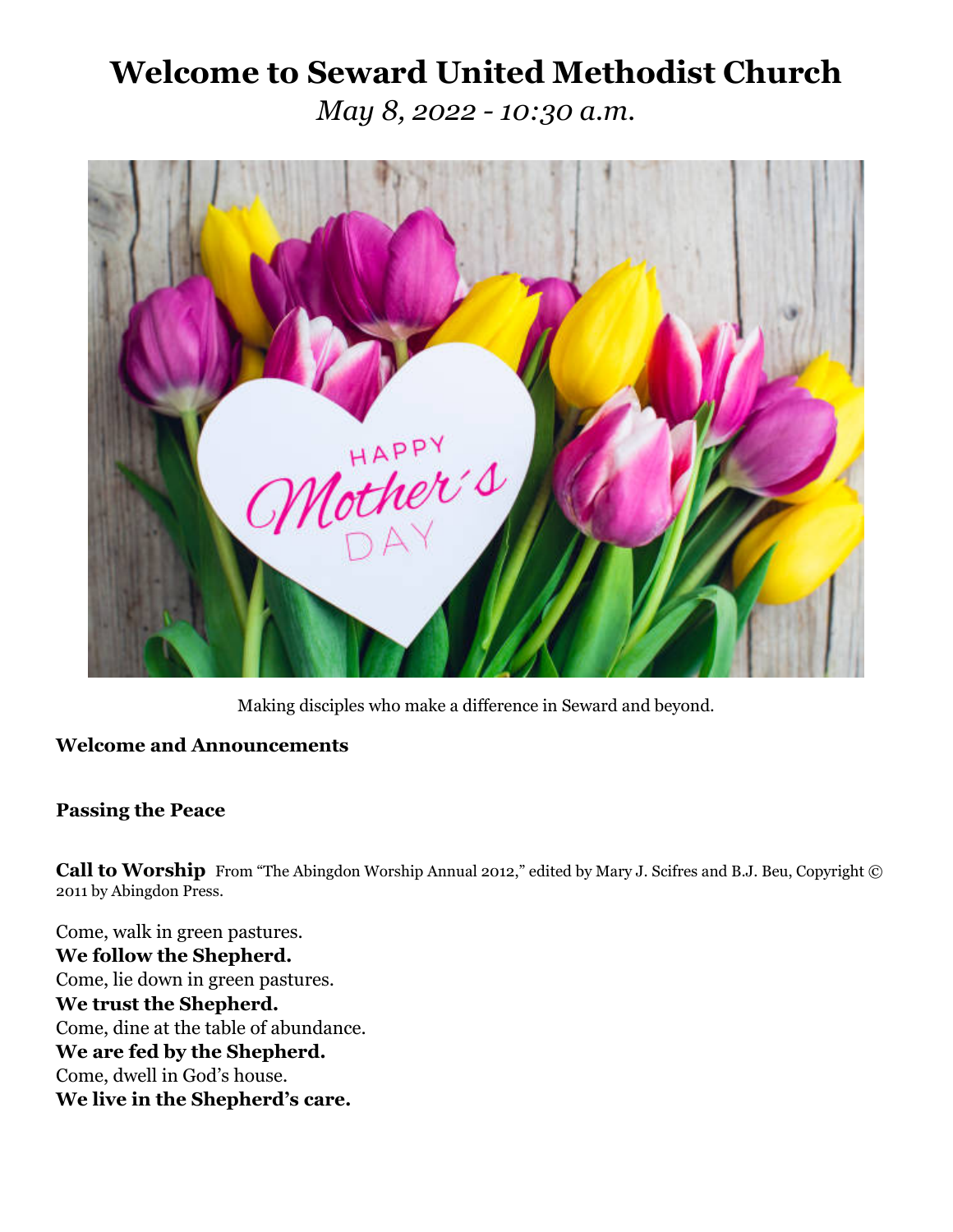#### **Hymn King of Love**

#### Verse 1 Verse 2

Whose goodness faileth never My ransomed soul He leadeth And He is mine forever **And He is mine for the Contract of Contract Contract And He is mine forever** And He is mine forever

Chorus

Never failing Ruler of my heart Everlasting Lover of my soul On the mountain high or in the valley low The King of Love my Shepherd is The King of Love my Shepherd is

Lost and foolish off I strayed In death's dark veil I fear no ill But yet in love He sought me

Bridge Oh Hallelujah Hallelujah Oh Hallelujah Hallelujah

#### Verse 5

And so through all the length of days Thy goodness faileth never Good Shepherd may I sing Your praise Within Your house forever Within Your house forever

CCLI Song # 6529824 Adam Palmer | Jonathan Smith | Matthew Hein | Stephanie Kulla | Stuart Garrard<br>© 2013 All Essential Music (Admin. by Essential Music Publishing LLC)<br>Be Essential Songs (Admin. by Essential Music Publishing LLC)<br>IAm "They" CCLI License # 944110

The King of Love my Shepherd is Where streams of living water flow I nothing lack if I am His And where the verdant pastures grow

Verse 3 Verse 4 And on His shoulder gently laid Thy rod and staff my comfort still And home rejoicing brought me Thy cross before to guide me (C)

**Common Prayer From "The Abingdon Worship Annual 2012," edited by Mary J. Scifres and B.J. Beu, Copyright © 2011 by Abingdon Press.**

Loving Shepherd, you know our names; you care for us. When we face darkness and death, walk beside us. When we hunger for your love, fill us with your presence. When we are fearful,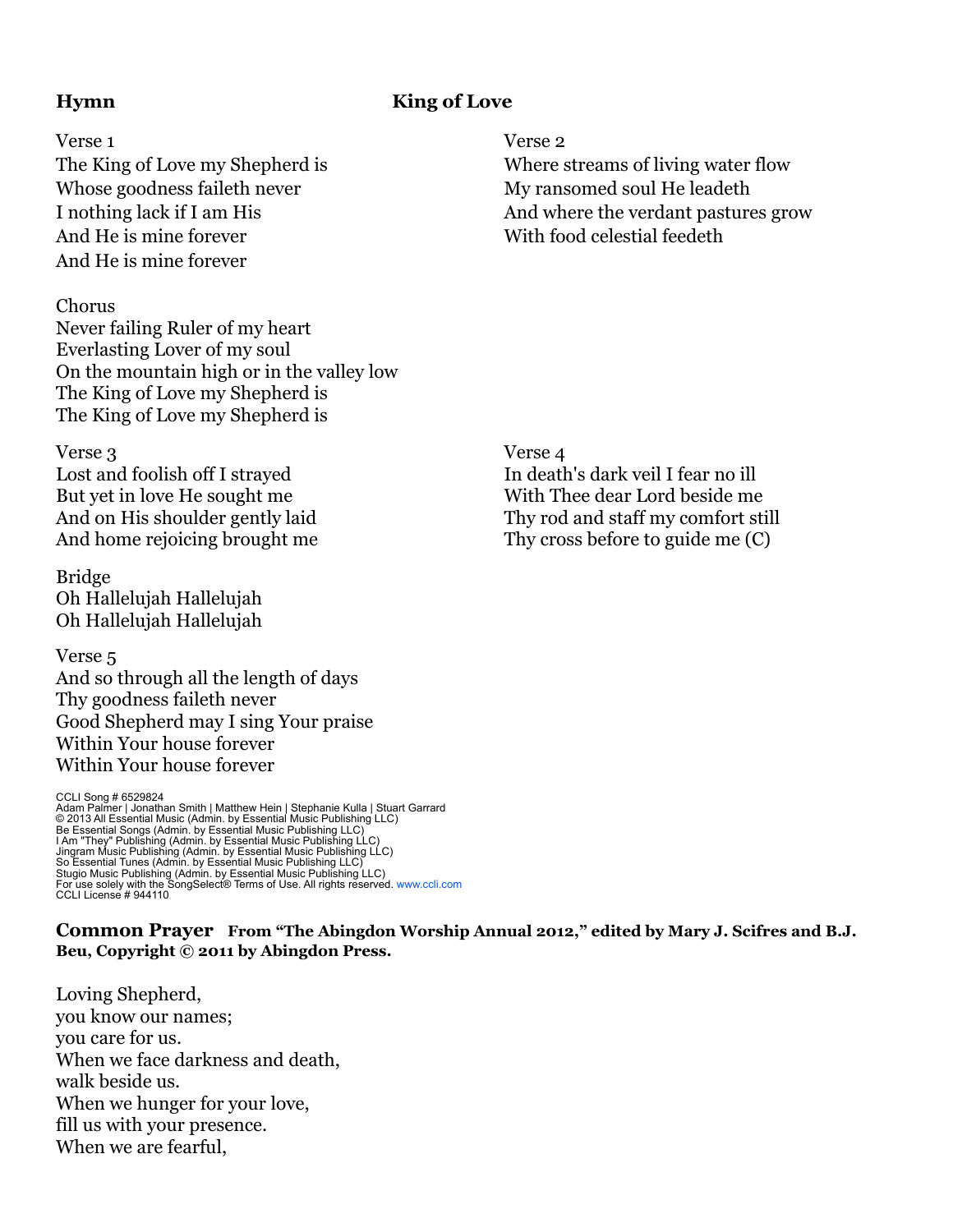feed us at your table. May we dwell in the house of goodness and mercy all the days of our lives. Amen.

#### **Reflective Prayer for Mother's Day**

Submitted by Noelene Martin Penrith, New South Wales

### *Litany*

### **1. I am Eve. My son Cain killed his brother Abel because he was jealous.**

We remember mothers whose families are torn apart by jealousy, fighting and misunderstandings.

#### **2. I am Sarah. I was an old woman when I gave birth to my son Isaac.**

We remember mothers who are older, but who still bear the responsibility of raising children and grandchildren.

#### **3. I am Rebekah. I helped my favorite son, Jacob, to trick his brother, Esau, out of his birthright.**

We remember mothers who mean well, but who make mistakes.

#### **4. I am Moses' mother. I hid my child so that he would not be taken by government authorities.**

We remember mothers whose children are taken or stolen from them because of commercial interests or government policy.

#### **5. I am Pharaoh's daughter. I found a baby in a basket and adopted him, raising him as my own child.**

We remember mothers who have adopted children and mothers who have had their children adopted.

**6. I am Hannah, the mother of Samuel. I was one of many women who had difficulty becoming a mother.**

We remember mothers who, after many disappointments, are finally successful in being able to conceive and give birth to a child.

#### **7. I am the mother of David. I watched as my son grew from being a shepherd boy to become a great king.**

We remember mothers who rejoice in the achievements of their children.

#### **8. I am the widow of Zarephath. When my bowl of flour and oil is gone, my child and I will die because our land is gripped by famine.**

We remember mothers who watch their children suffer and die from malnutrition because of famine, drought, flood or war.

#### **9. I am one of the mothers from Bethlehem. King Herod's soldiers murdered our children for no reason.**

We remember mothers whose children are tortured and murdered by soldiers and militia for political reasons.

#### **10. I am a mother of Salem. I wanted to take my children to meet Jesus, but his disciples said not to bother him.**

We remember mothers who would like their children to know Jesus but who are discouraged by modern-day disciples who are annoyed by kids.

#### **11. I am the Syro-phoenician woman. Even though Jesus referred to me as a dog, I pestered him to cure my daughter who was very ill.**

We remember mothers whose children are sick or disabled and who will try anything to cure or help them.

#### **12. I am the widow at Nain. Jesus raised my son from the dead so I would not be left destitute.**

We remember mothers who, as widows, or for other reasons, raise their children alone.

#### **13. I am the mother of James and John. I asked Jesus if they could have a special place next to him in Heaven.**

We remember mothers who believe their children can do no wrong and deserve special treatment.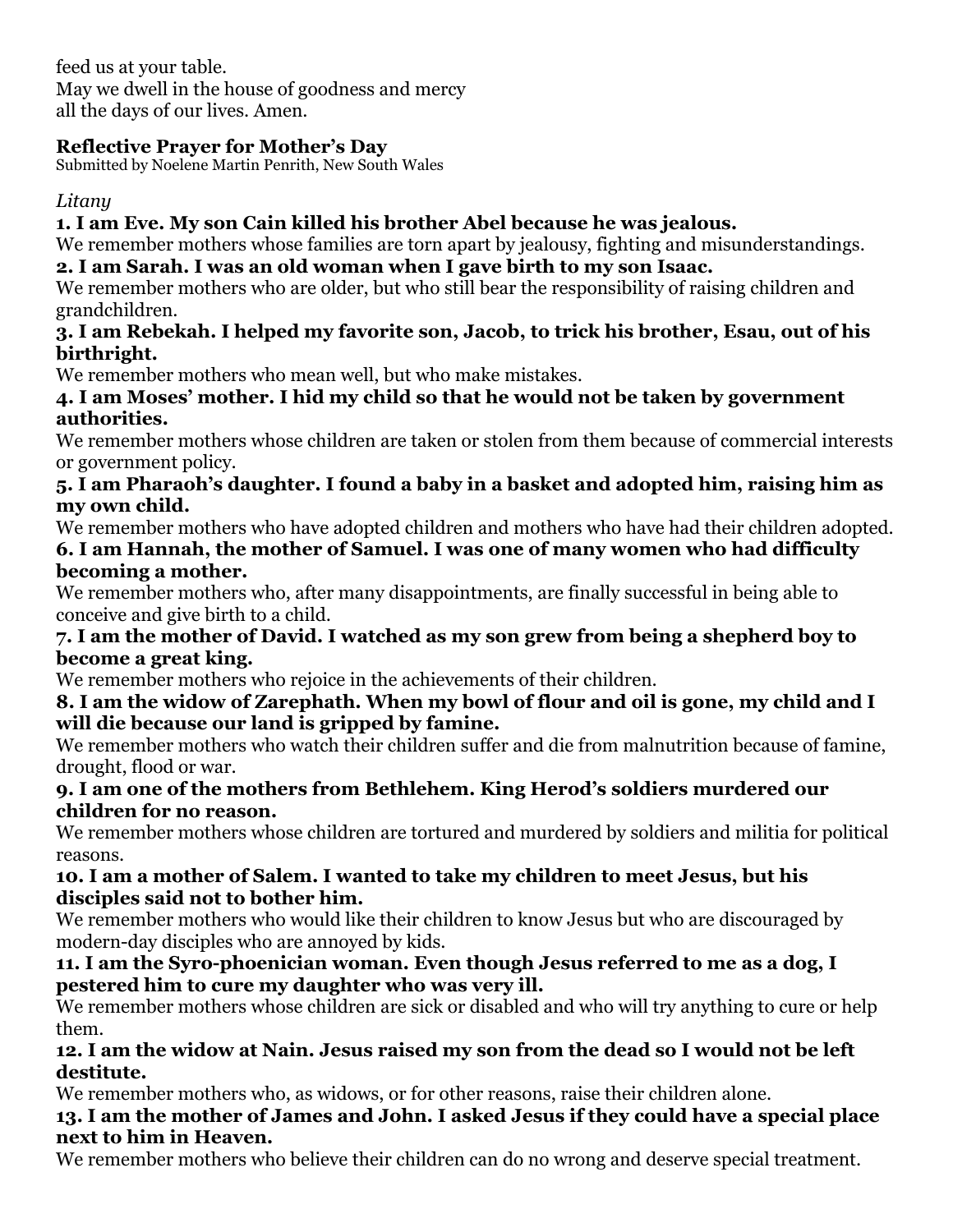#### **14. I am Mary. I watched my child suffer and die on a cross.**

We remember mothers who watch their children suffer and die.

**15. I am Lois. Eunice and I taught Timothy, our son and grandson, about Jesus.** We remember mothers who teach their children about Jesus.

#### **16. I am one of many nameless women. I was not able to be a mother, even though I would have liked it very much.**

We remember women who, because of various circumstances, are unable to become mothers. *Conclusion*

Leader: Before us is a vase of flowers, a symbol of the mothers we have remembered today. The flowers are different colors and varieties and at various stages of development, because mothers are not all the same. They are all different. Amen

#### **Children's Time Pastor JoEllen Axthelm**

#### **Scriptures**

Psalm 23 <sup>1</sup>The Lord is my shepherd, I shall not want; he makes me lie down in green pastures. He leads me beside still waters; he restores my soul. He leads me in paths of righteousness for his name's sake. 4Even though I walk through the valley of the shadow of death, I fear no evil; for thou art with me; thy rod and thy staff, they comfort me. <sup>5</sup> Thou preparest a table before me in the presence of my enemies; thou anointest my head with oil, my cup overflows. <sup>6</sup> Surely goodness and mercy shall follow me all the days of my life; and I shall dwell in the house of the Lord for ever.

#### John 10: 1-16

<sup>1</sup> "Very truly, I tell you, anyone who does not enter the sheepfold by the gate but climbs in by another way is a thief and a bandit. <sup>2</sup> The one who enters by the gate is the shepherd of the sheep. <sup>3</sup> The gatekeeper opens the gate for him, and the sheep hear his voice. He calls his own sheep by name and leads them out. 4When he has brought out all his own, he goes ahead of them, and the sheep follow him because they know his voice. <sup>5</sup>They will not follow a stranger, but they will run from him because they do not know the voice of strangers." <sup>6</sup> Jesus used this figure of speech with them, but they did not understand what he was saying to them.

<sup>7</sup> So again Jesus said to them, "Very truly, I tell you, I am the gate for the sheep. 8All who came before me are thieves and bandits; but the sheep did not listen to them. <sup>9</sup> I am the gate. Whoever enters by me will be saved, and will come in and go out and find pasture. <sup>10</sup> The thief comes only to steal and kill and destroy. I came that they may have life, and have it abundantly.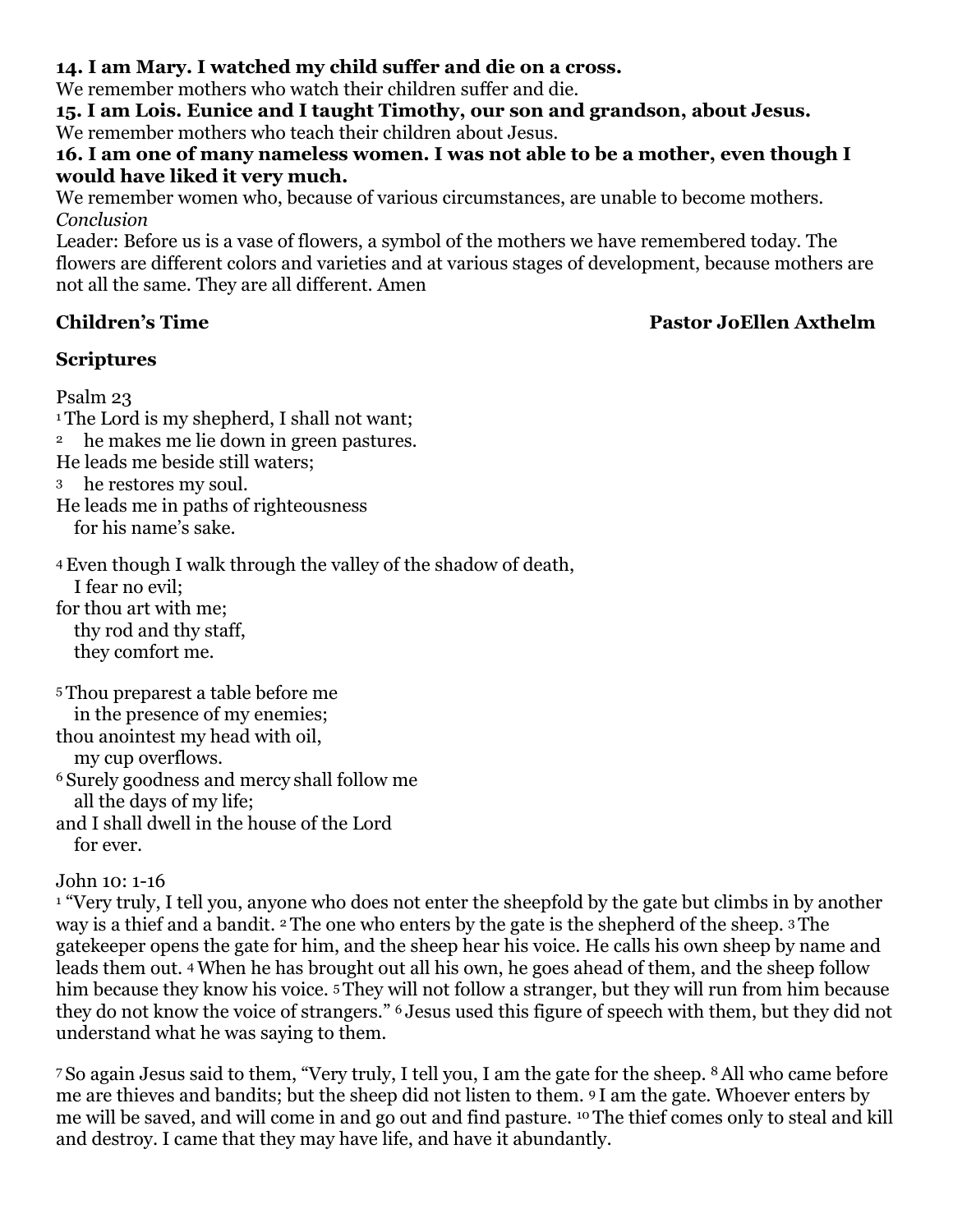<sup>11</sup> "I am the good shepherd. The good shepherd lays down his life for the sheep. <sup>12</sup> The hired hand, who is not the shepherd and does not own the sheep, sees the wolf coming and leaves the sheep and runs away—and the wolf snatches them and scatters them. <sup>13</sup> The hired hand runs away because a hired hand does not care for the sheep. <sup>14</sup> I am the good shepherd. I know my own and my own know me, <sup>15</sup> just as God knows me and I know God. And I lay down my life for the sheep. <sup>16</sup> I have other sheep that do not belong to this fold. I must bring them also, and they will listen to my voice. So there will be one flock, one shepherd.

#### **Hymn Shepherd Me, O God TFWS 2058**

Refrain

Shepherd me, O God, beyond my wants, beyond my fears, from death into life.

1 God is my shepherd, so nothing shall I want, I rest in the meadows of faithfulness and love, I walk by the quiet waters of peace. (R)

2 Gently you raise me and heal my weary soul, you lead me by pathways of righteousness and truth, my spirit shall sing the music of your name. (R)

3 Though I should wander the valley of death, I fear no evil, for you are at my side, your rod and your staff, my comfort and my hope. (R)

4 You have set me a banquet of love in the face of hatred, crowning me with love beyond my power to hold. (R)

5 Surely your kindness and mercy follow me all the days of my life; I will dwell in the house of my God forevermore. (R)

Final Refrain Shepherd me, O God, beyond my wants, beyond my fears, from death into life.

### **Sermon Shepherds, Sheep, and Flocks** Rev. Dr. Mary Kay Totty

#### **The Prayers of the People**

Please share your joys or concerns at the microphone or in the comments on Facebook or by texting us at 402-810-8900.

| <b>Prayer Hymn</b>                                  | <b>You Are My Hiding Place</b>                                      | <b>TFSW 2055</b> |
|-----------------------------------------------------|---------------------------------------------------------------------|------------------|
| You are my hiding place.                            |                                                                     |                  |
| you always fill my heart with songs of deliverance, |                                                                     |                  |
| whenever I am afraid I will trust in you,           |                                                                     |                  |
| I will trust in you.                                |                                                                     |                  |
|                                                     | Let the weak say, I am strong in the strength of the Lord. (Repeat) |                  |
| I will trust in you.                                |                                                                     |                  |
| $\sim$ $\sim$ $\sim$ $\sim$ $\sim$                  |                                                                     |                  |

Sharing of Joys & Concerns Pastoral Prayer The Lord's Prayer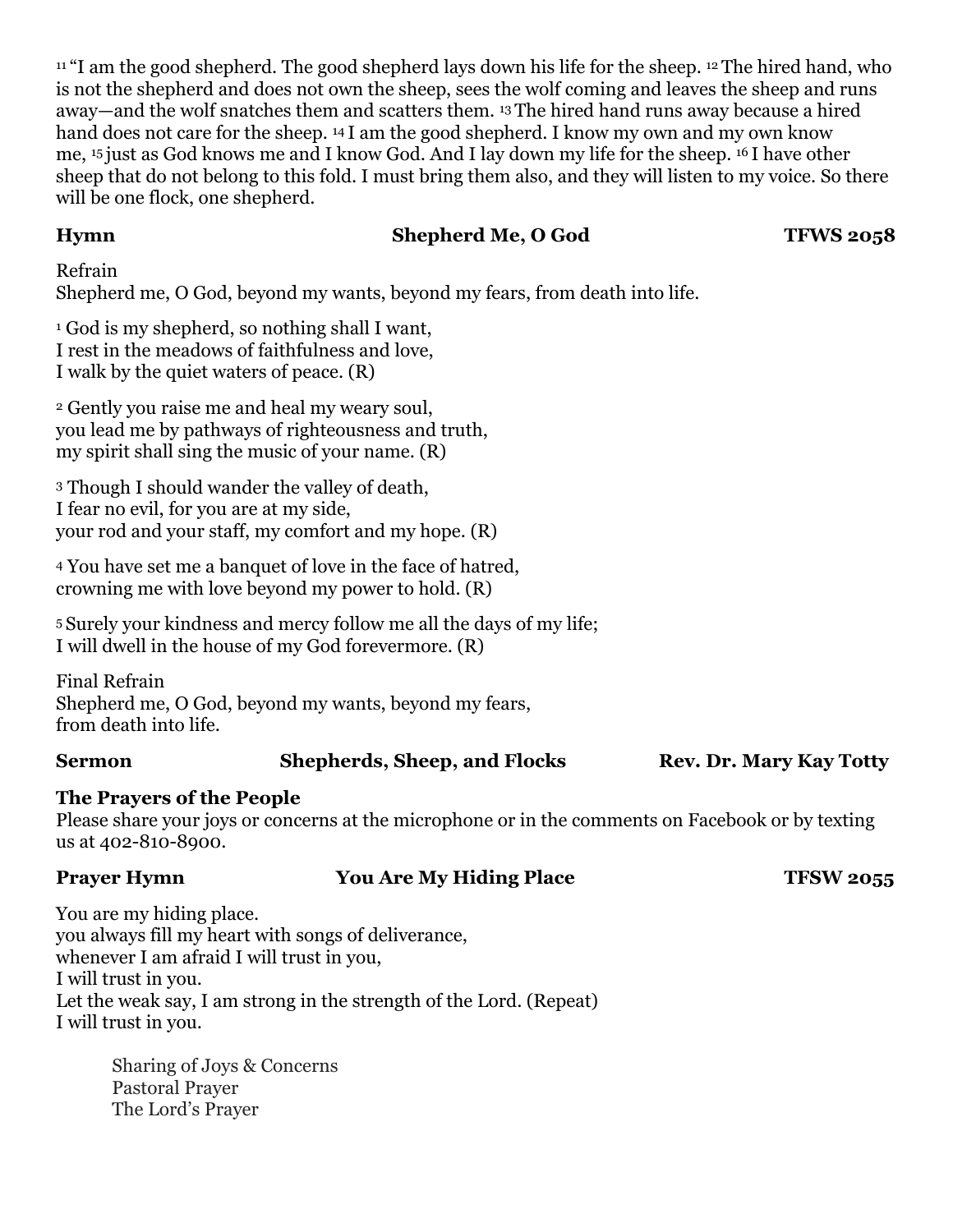#### **Doxology Praise God, from Whom All Blessings Flow UMH 94**

Praise God, from whom all blessings flow; praise God, all creatures here below; Alleluia! Alleluia! Praise God, the source of all our gifts! Praise Jesus Christ, whose power up lifts! Praise the Spirit, Holy Spirit! Alleluia! Alleluia! Alleluia!

#### **Prayer of Dedication**

Prayer of Dedication From "The Abingdon Worship Annual 2012," edited by Mary J. Scifres and B.J. Beu, Copyright © 2011 by Abingdon Press.

God of love, you abide with us; you provide for all our needs and guide us in your ways. Out of gratitude for your care, we bring our gifts before you. Use them for your work of caring, that all may feast at the table of abundance, walk without fear, and drink deeply from the cup of compassion. Amen.

#### **Hymn Joy**

Verse There's beauty in my brokenness I've got true love instead of pain There's freedom though You've captured me I've got joy instead of mourning

Chorus You give me joy Down deep in my soul Down deep in my soul Down deep in my soul

Bridge Never been so free caught in Your love for me Never been more secure (knowing Your heart Lord)

CCLI Song # 7036678 Pat Barrett | Tony Brown © 2013 Bethel Worship Publishing (Admin. by Bethel Music Publishing) Tony Brown Music Designee (Admin. by Bethel Music Publishing) Capitol CMG Genesis (Admin. by Capitol CMG Publishing) Housefires Sounds (Admin. by Capitol CMG Publishing) For use solely with the SongSelect® Terms of Use. All rights reserved. [www.ccli.com](http://www.ccli.com/) CCLI License # 944110